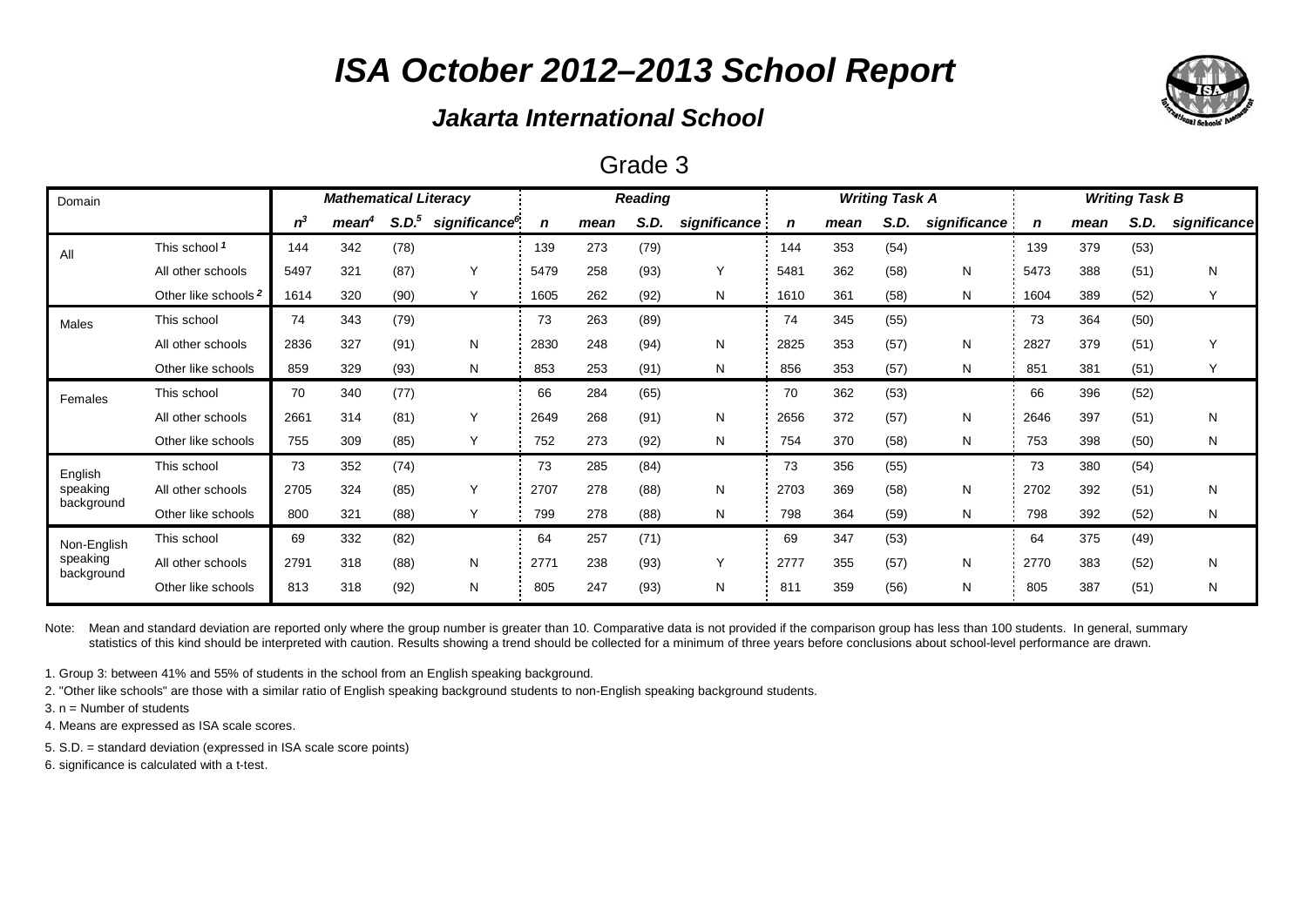## *Jakarta International School*

#### Grade 4

| Domain                 |                      | <b>Mathematical Literacy</b> |                   |                   |                           |      | <b>Reading</b> |      |              |      | <b>Writing Task A</b> |      | <b>Writing Task B</b> |      |      |      |              |
|------------------------|----------------------|------------------------------|-------------------|-------------------|---------------------------|------|----------------|------|--------------|------|-----------------------|------|-----------------------|------|------|------|--------------|
|                        |                      | $n^3$                        | mean <sup>4</sup> | S.D. <sup>5</sup> | significance <sup>6</sup> | n    | mean           | S.D. | significance | n    | mean                  | S.D. | significance          | n    | mean | S.D. | significance |
| All                    | This school 1        | 164                          | 397               | (87)              |                           | 163  | 348            | (77) |              | 165  | 408                   | (64) |                       | 163  | 421  | (57) |              |
|                        | All other schools    | 3810                         | 378               | (83)              | Υ                         | 3792 | 323            | (86) | Y            | 3796 | 410                   | (62) | N                     | 3791 | 427  | (55) | N            |
|                        | Other like schools 2 | 960                          | 368               | (80)              | Y                         | 954  | 316            | (84) | Y            | 959  | 408                   | (60) | N                     | 956  | 425  | (56) | N            |
| Males                  | This school          | 83                           | 413               | (91)              |                           | 83   | 350            | (82) |              | 84   | 398                   | (65) |                       | 83   | 415  | (60) |              |
|                        | All other schools    | 1934                         | 385               | (84)              | Υ                         | 1924 | 315            | (89) | Y            | 1925 | 401                   | (63) | N                     | 1926 | 416  | (56) | N            |
|                        | Other like schools   | 480                          | 376               | (80)              | Y                         | 477  | 307            | (84) | Y            | 479  | 399                   | (62) | N                     | 479  | 412  | (55) | N            |
| Females                | This school          | 81                           | 381               | (81)              |                           | 80   | 346            | (72) |              | 81   | 418                   | (61) |                       | 80   | 427  | (53) |              |
|                        | All other schools    | 1876                         | 372               | (80)              | N                         | 1868 | 331            | (83) | N            | 1871 | 420                   | (59) | N                     | 1865 | 437  | (53) | N            |
|                        | Other like schools   | 480                          | 360               | (79)              | Y                         | 477  | 325            | (83) | Y            | 480  | 416                   | (57) | N                     | 477  | 438  | (55) | N            |
| English                | This school          | 89                           | 386               | (80)              |                           | 90   | 345            | (79) |              | 90   | 404                   | (67) |                       | 90   | 420  | (60) |              |
| speaking               | All other schools    | 1864                         | 382               | (84)              | N                         | 1849 | 342            | (83) | N            | 1860 | 418                   | (63) | Y                     | 1851 | 432  | (54) | Υ            |
| background             | Other like schools   | 470                          | 373               | (79)              | N                         | 466  | 333            | (82) | N            | 469  | 415                   | (63) | N                     | 467  | 429  | (57) | N            |
| Non-English            | This school          | 75                           | 411               | (94)              |                           | 73   | 351            | (74) |              | 75   | 413                   | (59) |                       | 73   | 422  | (54) |              |
| speaking<br>background | All other schools    | 1945                         | 375               | (81)              | Υ                         | 1942 | 304            | (85) | Y            | 1935 | 403                   | (61) | N                     | 1939 | 421  | (56) | N            |
|                        | Other like schools   | 490                          | 363               | (80)              | Υ                         | 488  | 299            | (83) | Y            | 490  | 401                   | (57) | N                     | 489  | 421  | (56) | N            |

Note: Mean and standard deviation are reported only where the group number is greater than 10. Comparative data is not provided if the comparison group has less than 100 students. In general, summary statistics of this kind should be interpreted with caution. Results showing a trend should be collected for a minimum of three years before conclusions about school-level performance are drawn.

1. Group 3: between 41% and 55% of students in the school from an English speaking background.

2. "Other like schools" are those with a similar ratio of English speaking background students to non-English speaking background students.

3. n = Number of students

4. Means are expressed as ISA scale scores.

5. S.D. = standard deviation (expressed in ISA scale score points)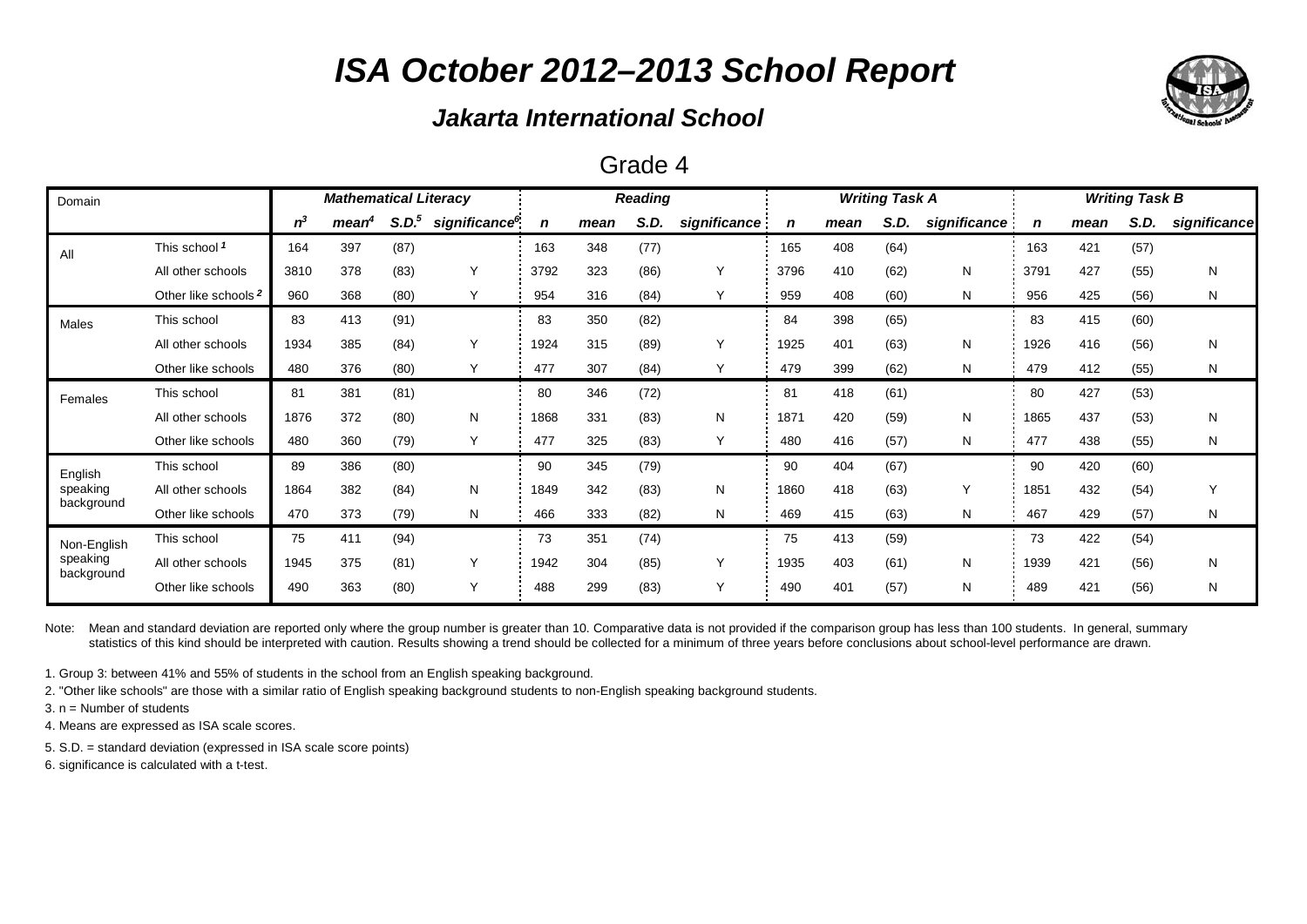## *Jakarta International School*

### Grade 5

| Domain                 |                                 | <b>Mathematical Literacy</b> |                   |                   |                           |      | <b>Reading</b> |      |              |      | <b>Writing Task A</b> |      | <b>Writing Task B</b> |      |      |      |              |
|------------------------|---------------------------------|------------------------------|-------------------|-------------------|---------------------------|------|----------------|------|--------------|------|-----------------------|------|-----------------------|------|------|------|--------------|
|                        |                                 | $n^3$                        | mean <sup>4</sup> | S.D. <sup>5</sup> | significance <sup>6</sup> | n    | mean           | S.D. | significance | n    | mean                  | S.D. | significance          | n    | mean | S.D. | significance |
| All                    | This school 1                   | 158                          | 452               | (70)              |                           | 159  | 379            | (75) |              | 157  | 466                   | (61) |                       | 158  | 466  | (52) |              |
|                        | All other schools               | 5672                         | 428               | (84)              | Y                         | 5647 | 364            | (84) | Y            | 5655 | 457                   | (66) | N                     | 5647 | 468  | (60) | N            |
|                        | Other like schools <sup>2</sup> | 1673                         | 422               | (84)              | Υ                         | 1664 | 365            | (80) | Y            | 1670 | 460                   | (67) | N                     | 1668 | 468  | (58) | N            |
| Males                  | This school                     | 88                           | 459               | (75)              |                           | 87   | 369            | (77) |              | 87   | 452                   | (60) |                       | 86   | 457  | (52) |              |
|                        | All other schools               | 2919                         | 439               | (85)              | Υ                         | 2898 | 358            | (82) | N            | 2906 | 446                   | (66) | N                     | 2898 | 458  | (60) | N            |
|                        | Other like schools              | 902                          | 435               | (84)              | Υ                         | 892  | 360            | (80) | N            | 898  | 449                   | (66) | N                     | 894  | 460  | (58) | N            |
| Females                | This school                     | 70                           | 443               | (64)              |                           | 72   | 390            | (72) |              | 70   | 483                   | (58) |                       | 72   | 478  | (48) |              |
|                        | All other schools               | 2753                         | 417               | (82)              | Υ                         | 2749 | 370            | (85) | Y            | 2749 | 469                   | (64) | N                     | 2749 | 477  | (57) | N            |
|                        | Other like schools              | 771                          | 408               | (81)              | Y                         | 772  | 372            | (81) | N            | 772  | 471                   | (65) | N                     | 774  | 477  | (56) | N            |
| English                | This school                     | 72                           | 449               | (64)              |                           | 72   | 391            | (75) |              | 72   | 478                   | (59) |                       | 72   | 469  | (60) |              |
| speaking               | All other schools               | 2591                         | 434               | (83)              | N                         | 2593 | 384            | (81) | N            | 2588 | 470                   | (64) | N                     | 2588 | 478  | (57) | N            |
| background             | Other like schools              | 804                          | 428               | (84)              | Y                         | 802  | 382            | (78) | N            | 803  | 466                   | (64) | N                     | 802  | 474  | (57) | N            |
| Non-English            | This school                     | 85                           | 454               | (76)              |                           | 86   | 368            | (74) |              | 84   | 455                   | (61) |                       | 85   | 464  | (44) |              |
| speaking<br>background | All other schools               | 3081                         | 423               | (85)              | Υ                         | 3054 | 346            | (83) | Y            | 3067 | 447                   | (66) | N                     | 3059 | 459  | (61) | N            |
|                        | Other like schools              | 869                          | 417               | (83)              | Y                         | 862  | 350            | (79) | N            | 867  | 453                   | (68) | N                     | 866  | 463  | (58) | N            |

Note: Mean and standard deviation are reported only where the group number is greater than 10. Comparative data is not provided if the comparison group has less than 100 students. In general, summary statistics of this kind should be interpreted with caution. Results showing a trend should be collected for a minimum of three years before conclusions about school-level performance are drawn.

1. Group 3: between 41% and 55% of students in the school from an English speaking background.

2. "Other like schools" are those with a similar ratio of English speaking background students to non-English speaking background students.

3. n = Number of students

4. Means are expressed as ISA scale scores.

5. S.D. = standard deviation (expressed in ISA scale score points)

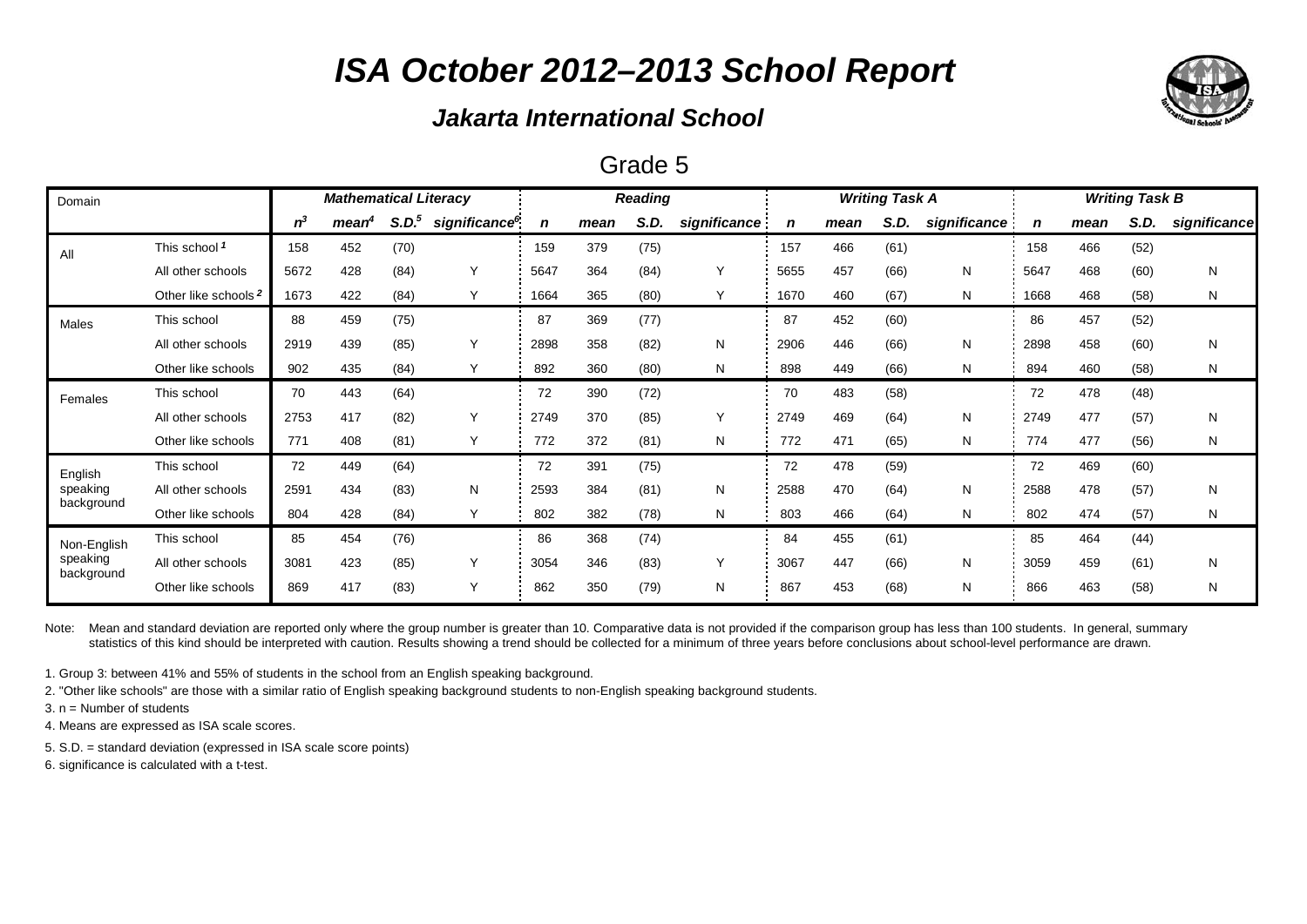## *Jakarta International School*

### Grade 6

| Domain                 |                                 | <b>Mathematical Literacy</b> |                   |                   |                           |             | <b>Reading</b> |      |              |      | <b>Writing Task A</b> |      | <b>Writing Task B</b> |      |      |      |              |
|------------------------|---------------------------------|------------------------------|-------------------|-------------------|---------------------------|-------------|----------------|------|--------------|------|-----------------------|------|-----------------------|------|------|------|--------------|
|                        |                                 | $n^3$                        | mean <sup>4</sup> | S.D. <sup>5</sup> | significance <sup>6</sup> | $\mathbf n$ | mean           | S.D. | significance |      | mean                  | S.D. | significance          | n    | mean | S.D. | significance |
| All                    | This school 1                   | 185                          | 497               | (81)              |                           | 187         | 435            | (75) |              | 185  | 495                   | (58) |                       | 187  | 471  | (61) |              |
|                        | All other schools               | 3227                         | 468               | (90)              | Υ                         | 3223        | 415            | (88) | Y            | 3220 | 487                   | (68) | N                     | 3223 | 490  | (63) | $\checkmark$ |
|                        | Other like schools <sup>2</sup> | 995                          | 460               | (90)              | Υ                         | 988         | 412            | (86) | Υ            | 993  | 490                   | (67) | N                     | 988  | 495  | (60) |              |
| Males                  | This school                     | 98                           | 508               | (78)              |                           | 98          | 436            | (85) |              | 98   | 486                   | (59) |                       | 98   | 457  | (58) |              |
|                        | All other schools               | 1639                         | 480               | (94)              | Y                         | 1634        | 410            | (88) | Y            | 1631 | 474                   | (67) | N                     | 1631 | 479  | (63) |              |
|                        | Other like schools              | 496                          | 469               | (96)              | Y                         | 489         | 405            | (85) | Υ            | 492  | 477                   | (68) | Ν                     | 488  | 485  | (61) |              |
| Females                | This school                     | 87                           | 485               | (82)              |                           | 89          | 434            | (63) |              | 87   | 505                   | (56) |                       | 89   | 486  | (60) |              |
|                        | All other schools               | 1588                         | 456               | (85)              | Υ                         | 1589        | 421            | (88) | N            | 1589 | 501                   | (67) | N                     | 1592 | 500  | (60) | Υ            |
|                        | Other like schools              | 499                          | 450               | (84)              | Y                         | 499         | 419            | (86) | Y            | 501  | 503                   | (65) | Ν                     | 500  | 505  | (58) |              |
| English                | This school                     | 75                           | 486               | (76)              |                           | 77          | 459            | (73) |              | 75   | 499                   | (60) |                       | 77   | 481  | (58) |              |
| speaking               | All other schools               | 1369                         | 473               | (89)              | N                         | 1369        | 438            | (83) | Y            | 1368 | 500                   | (64) | N                     | 1369 | 500  | (59) | Υ            |
| background             | Other like schools              | 493                          | 458               | (91)              | Υ                         | 490         | 427            | (85) | Y            | 494  | 499                   | (64) | N                     | 490  | 499  | (61) |              |
| Non-English            | This school                     | 110                          | 504               | (83)              |                           | 110         | 418            | (72) |              | 110  | 492                   | (57) |                       | 110  | 463  | (62) |              |
| speaking<br>background | All other schools               | 1858                         | 465               | (92)              | Υ                         | 1854        | 399            | (88) | Y            | 1852 | 477                   | (70) | $\checkmark$          | 1854 | 482  | (64) | Υ            |
|                        | Other like schools              | 502                          | 461               | (90)              | Υ                         | 498         | 397            | (84) | Υ            | 499  | 480                   | (70) | N                     | 498  | 491  | (59) | Y            |

Note: Mean and standard deviation are reported only where the group number is greater than 10. Comparative data is not provided if the comparison group has less than 100 students. In general, summary statistics of this kind should be interpreted with caution. Results showing a trend should be collected for a minimum of three years before conclusions about school-level performance are drawn.

1. Group 3: between 41% and 55% of students in the school from an English speaking background.

2. "Other like schools" are those with a similar ratio of English speaking background students to non-English speaking background students.

3. n = Number of students

4. Means are expressed as ISA scale scores.

5. S.D. = standard deviation (expressed in ISA scale score points)

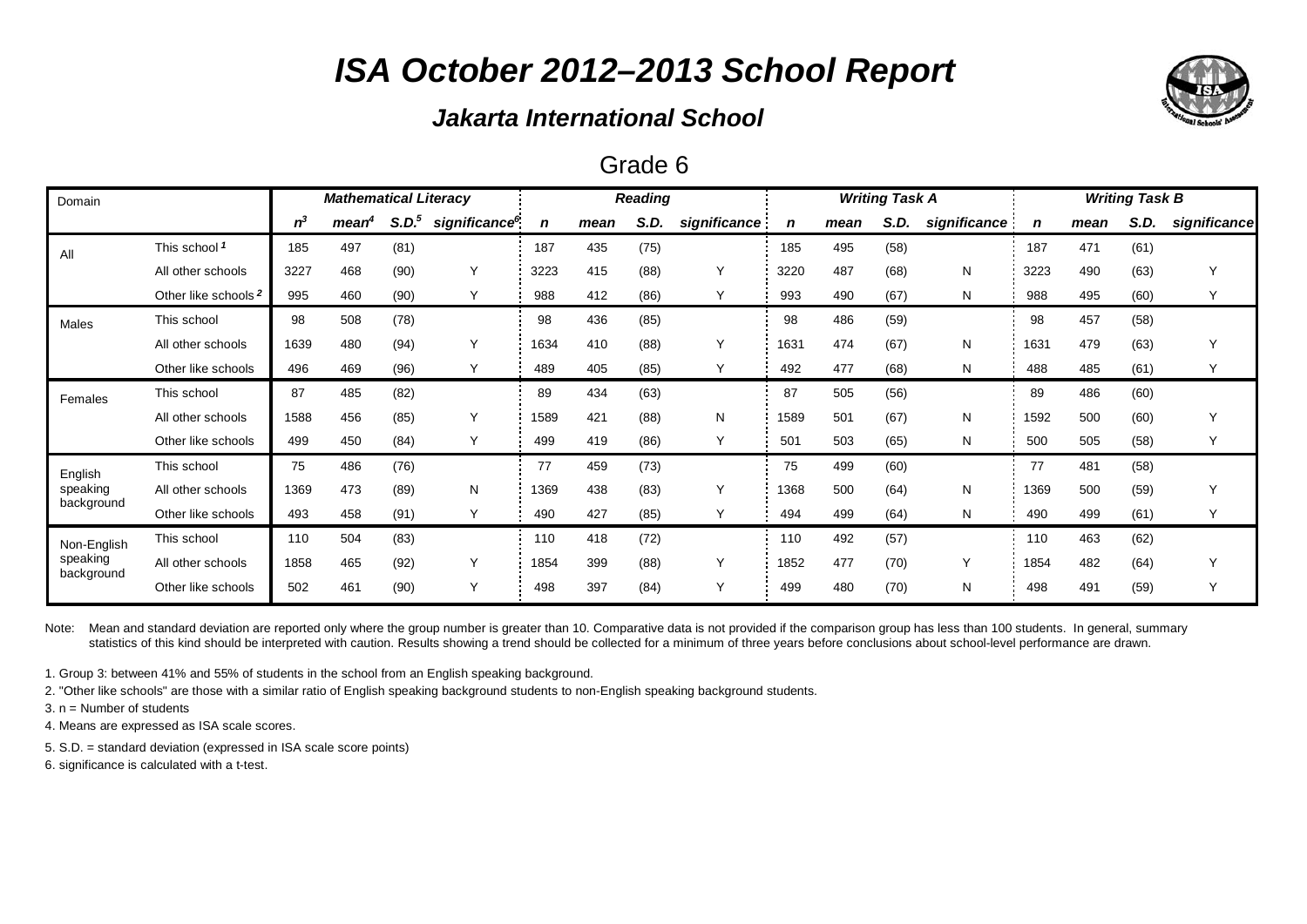## *Jakarta International School*

### Grade 7

| Domain                 |                                 | <b>Mathematical Literacy</b> |                   |                   |                           |             | <b>Reading</b> |      |              |      | <b>Writing Task A</b> |      | <b>Writing Task B</b> |             |      |      |              |
|------------------------|---------------------------------|------------------------------|-------------------|-------------------|---------------------------|-------------|----------------|------|--------------|------|-----------------------|------|-----------------------|-------------|------|------|--------------|
|                        |                                 | $n^3$                        | mean <sup>4</sup> | S.D. <sup>5</sup> | significance <sup>6</sup> | $\mathbf n$ | mean           | S.D. | significance | n    | mean                  | S.D. | significance          | $\mathbf n$ | mean | S.D. | significance |
| All                    | This school 1                   | 209                          | 531               | (81)              |                           | 209         | 492            | (84) |              | 209  | 533                   | (65) |                       | 190         | 518  | (56) |              |
|                        | All other schools               | 4271                         | 510               | (88)              | ٧                         | 4242        | 465            | (92) | Y            | 4256 | 522                   | (68) | Y                     | 4246        | 526  | (61) | N            |
|                        | Other like schools <sup>2</sup> | 1444                         | 509               | (89)              |                           | 1440        | 471            | (91) | Υ            | 1438 | 525                   | (66) | N                     | 1437        | 524  | (59) | N            |
| Males                  | This school                     | 109                          | 534               | (77)              |                           | 109         | 494            | (85) |              | 109  | 516                   | (64) |                       | 98          | 499  | (53) |              |
|                        | All other schools               | 2219                         | 516               | (89)              | ٧                         | 2194        | 458            | (93) | Υ            | 2209 | 507                   | (68) | N                     | 2196        | 515  | (62) | Y            |
|                        | Other like schools              | 797                          | 516               | (90)              |                           | 795         | 464            | (89) | Υ            | 793  | 510                   | (67) | N                     | 793         | 513  | (60) |              |
| Females                | This school                     | 100                          | 527               | (86)              |                           | 100         | 490            | (83) |              | 100  | 551                   | (61) |                       | 92          | 538  | (51) |              |
|                        | All other schools               | 2052                         | 502               | (86)              | ٧                         | 2048        | 473            | (92) | N            | 2047 | 539                   | (64) | N                     | 2050        | 538  | (57) | N            |
|                        | Other like schools              | 647                          | 501               | (88)              |                           | 645         | 479            | (93) | N            | 645  | 543                   | (61) | N                     | 644         | 539  | (56) | N            |
| English                | This school                     | 88                           | 526               | (75)              |                           | 88          | 499            | (79) |              | 88   | 532                   | (64) |                       | 80          | 520  | (57) |              |
| speaking               | All other schools               | 1840                         | 515               | (88)              | N                         | 1837        | 494            | (84) | N            | 1837 | 537                   | (65) | N                     | 1836        | 535  | (61) | Y            |
| background             | Other like schools              | 691                          | 513               | (92)              | N                         | 694         | 495            | (91) | N            | 690  | 533                   | (66) | N                     | 691         | 530  | (62) | N            |
| Non-English            | This school                     | 120                          | 535               | (86)              |                           | 120         | 487            | (88) |              | 120  | 533                   | (66) |                       | 109         | 516  | (55) |              |
| speaking<br>background | All other schools               | 2431                         | 505               | (87)              | Υ                         | 2405        | 443            | (92) | Υ            | 2419 | 511                   | (68) | Y                     | 2410        | 519  | (60) | N            |
|                        | Other like schools              | 753                          | 505               | (87)              |                           | 746         | 448            | (86) | Υ            | 748  | 517                   | (66) | Y                     | 746         | 519  | (56) | N            |

Note: Mean and standard deviation are reported only where the group number is greater than 10. Comparative data is not provided if the comparison group has less than 100 students. In general, summary statistics of this kind should be interpreted with caution. Results showing a trend should be collected for a minimum of three years before conclusions about school-level performance are drawn.

1. Group 3: between 41% and 55% of students in the school from an English speaking background.

2. "Other like schools" are those with a similar ratio of English speaking background students to non-English speaking background students.

3. n = Number of students

4. Means are expressed as ISA scale scores.

5. S.D. = standard deviation (expressed in ISA scale score points)

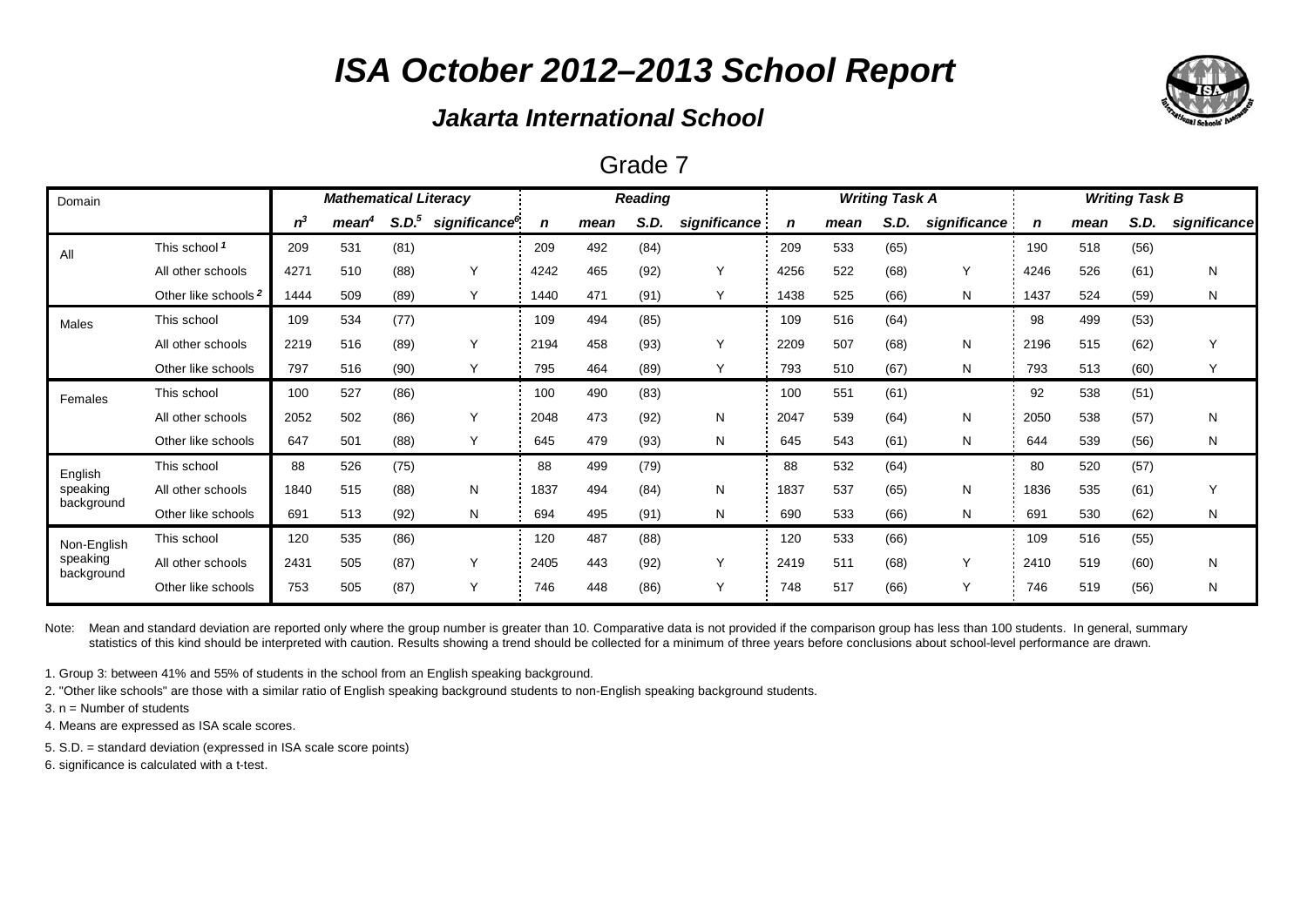## *Jakarta International School*

### Grade 8

| Domain                 | <b>Mathematical Literacy</b> |       |                   |                   |                           |             |      | <b>Reading</b> |              |      |      | <b>Writing Task A</b> |              | <b>Writing Task B</b> |      |      |              |  |
|------------------------|------------------------------|-------|-------------------|-------------------|---------------------------|-------------|------|----------------|--------------|------|------|-----------------------|--------------|-----------------------|------|------|--------------|--|
|                        |                              | $n^3$ | mean <sup>4</sup> | S.D. <sup>5</sup> | significance <sup>6</sup> | $\mathbf n$ | mean | S.D.           | significance | n    | mean | S.D.                  | significance | n                     | mean | S.D. | significance |  |
| All                    | This school 1                | 172   | 575               | (85)              |                           | 176         | 521  | (79)           |              | 172  | 570  | (62)                  |              | 176                   | 548  | (53) |              |  |
|                        | All other schools            | 2563  | 535               | (87)              | Υ                         | 2554        | 502  | (91)           | Y            | 2562 | 548  | (70)                  | Y            | 2553                  | 555  | (64) | N            |  |
|                        | Other like schools 2         | 976   | 526               | (84)              | Υ                         | 968         | 499  | (90)           | Υ            | 975  | 543  | (70)                  | Y            | 968                   | 551  | (65) | N            |  |
| Males                  | This school                  | 82    | 585               | (79)              |                           | 83          | 523  | (78)           |              | 82   | 553  | (63)                  |              | 83                    | 545  | (62) |              |  |
|                        | All other schools            | 1249  | 543               | (92)              | Υ                         | 1249        | 490  | (93)           | Y            | 1249 | 532  | (70)                  | Y            | 1246                  | 542  | (67) | N            |  |
|                        | Other like schools           | 463   | 534               | (90)              | Y                         | 460         | 487  | (91)           | Y            | 463  | 524  | (71)                  | Y            | 459                   | 535  | (68) | N            |  |
| Females                | This school                  | 90    | 566               | (90)              |                           | 93          | 518  | (79)           |              | 90   | 586  | (58)                  |              | 93                    | 550  | (44) |              |  |
|                        | All other schools            | 1314  | 527               | (82)              | Υ                         | 1305        | 514  | (87)           | N            | 1313 | 564  | (67)                  | Y            | 1307                  | 567  | (59) | Υ            |  |
|                        | Other like schools           | 513   | 519               | (78)              | Y                         | 508         | 510  | (88)           | N            | 512  | 560  | (65)                  | Y            | 509                   | 565  | (58) | Y            |  |
| English                | This school                  | 77    | 551               | (80)              |                           | 80          | 526  | (83)           |              | 77   | 576  | (56)                  |              | 80                    | 549  | (51) |              |  |
| speaking               | All other schools            | 1235  | 537               | (85)              | N                         | 1227        | 527  | (84)           | N            | 1234 | 561  | (66)                  | N            | 1227                  | 564  | (63) | Υ            |  |
| background             | Other like schools           | 459   | 528               | (86)              | Y                         | 454         | 522  | (86)           | N            | 459  | 553  | (66)                  | Y            | 455                   | 558  | (65) | N            |  |
| Non-English            | This school                  | 95    | 594               | (85)              |                           | 96          | 516  | (75)           |              | 95   | 566  | (67)                  |              | 96                    | 546  | (55) |              |  |
| speaking<br>background | All other schools            | 1328  | 532               | (89)              | Υ                         | 1327        | 480  | (91)           | Y            | 1328 | 536  | (72)                  | Y            | 1326                  | 547  | (64) | N            |  |
|                        | Other like schools           | 517   | 525               | (83)              | Y                         | 514         | 479  | (89)           | Y            | 516  | 534  | (73)                  | Y            | 513                   | 544  | (64) | N            |  |

Note: Mean and standard deviation are reported only where the group number is greater than 10. Comparative data is not provided if the comparison group has less than 100 students. In general, summary statistics of this kind should be interpreted with caution. Results showing a trend should be collected for a minimum of three years before conclusions about school-level performance are drawn.

1. Group 3: between 41% and 55% of students in the school from an English speaking background.

2. "Other like schools" are those with a similar ratio of English speaking background students to non-English speaking background students.

3. n = Number of students

4. Means are expressed as ISA scale scores.

5. S.D. = standard deviation (expressed in ISA scale score points)

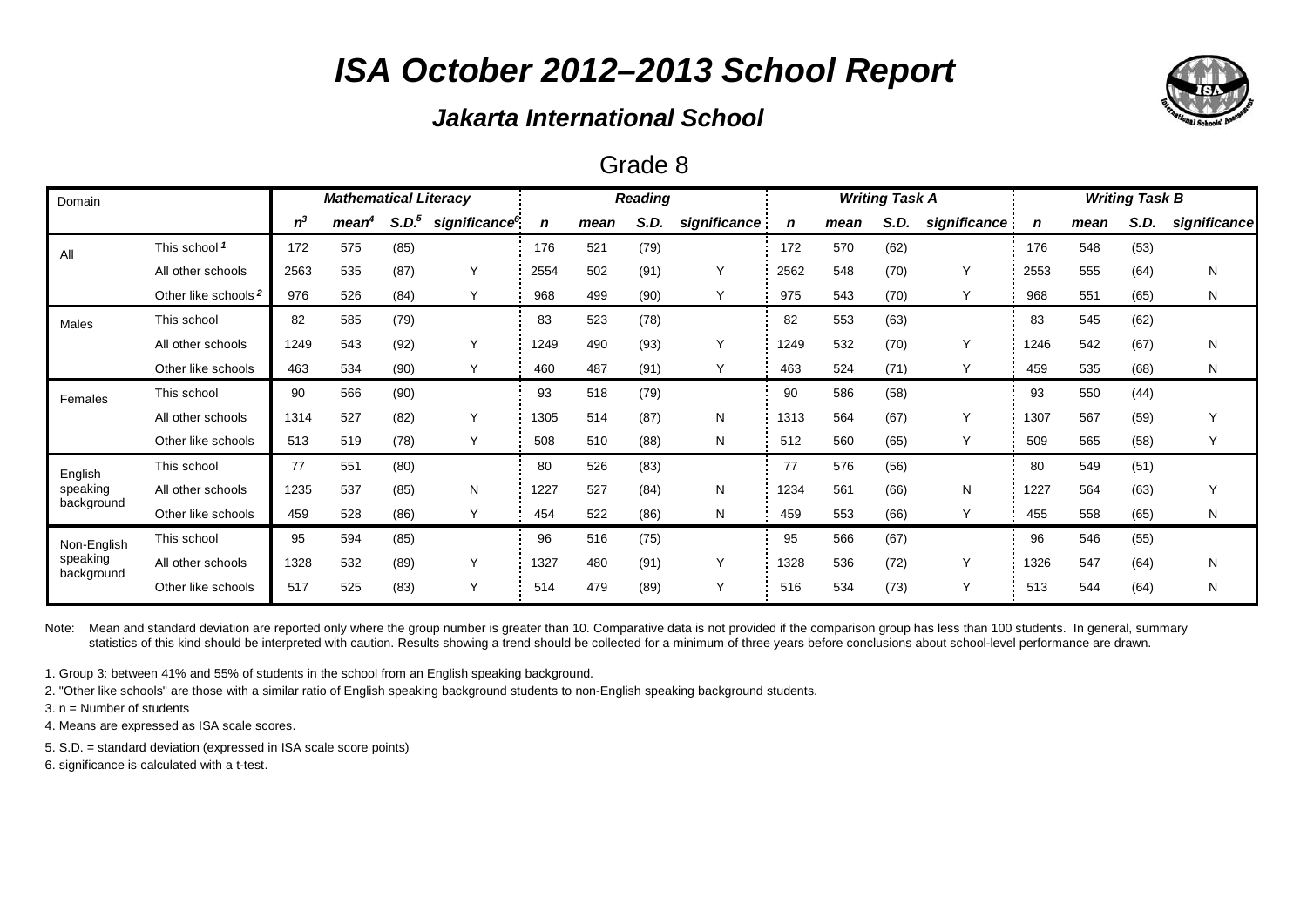**Mathematical Literacy**



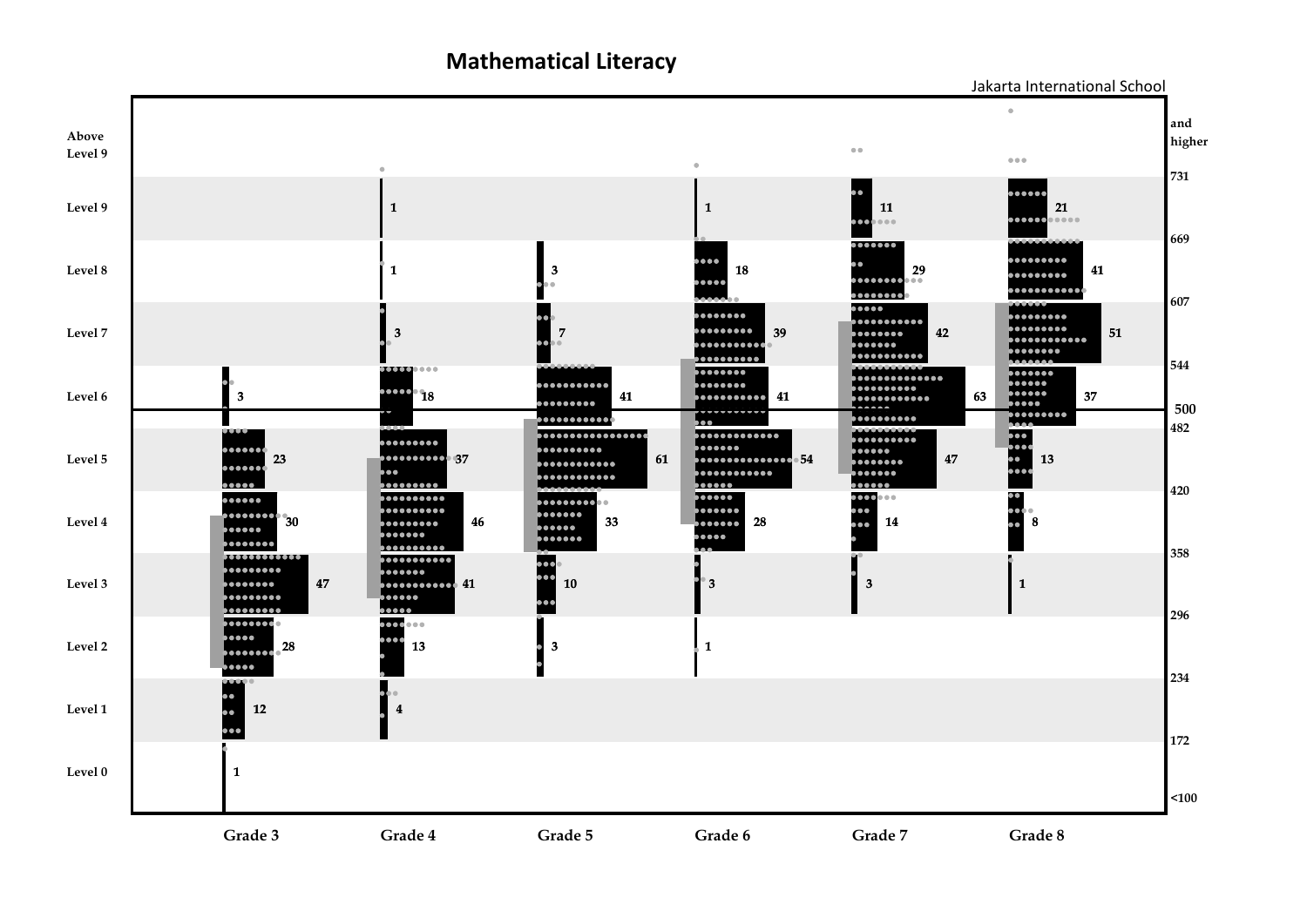**and** Jakarta International School**Above higher Level 9 770 Level 9 1 2 2 697 Level 8 6 13 1 625 9888884** h a a **Level 7 2 2 8 39 35** ...... ........ .......... **552**  $00000$ .............. ............ ........ .......... ............. **Level 6 1 5 10 42 74 78** . . . . . . . . . . . . . . **500** .......... ........... ,,,,,,,,,,,,, **480** ........ . . . . . . . . . . . . . . . . . ......... . . . . . . . . . . . . . .... ............ ......... **Level 5 6 21 76 60 31 44** .... ............. ................... ......... .<br>... ......... ...................... ,,,,,, .<br>. **. . . . . . . . . . . . .** . **407** . . . . . . . . . . . . . . . . .............. ........ **Level 4 24 53** ............. **58 46 22 13**  $......$ .............. ....... .......... ........... **334 TTTTTTTTTTTTT** ............. m. .................... ..... ....... **Level 3 40**  $\frac{1}{1}$ **68 38 8 5 4** ...... ...........  $\cdots$ ....... **262** l... ÷. ............. **Level 2 53 11 6 5 1** ........... **189 Level 1 12 2 1 117 Level 0 3 1**

**Grade 3 Grade 4 Grade 5 Grade 6 Grade 7 Grade 8**

**Reading**

**<60**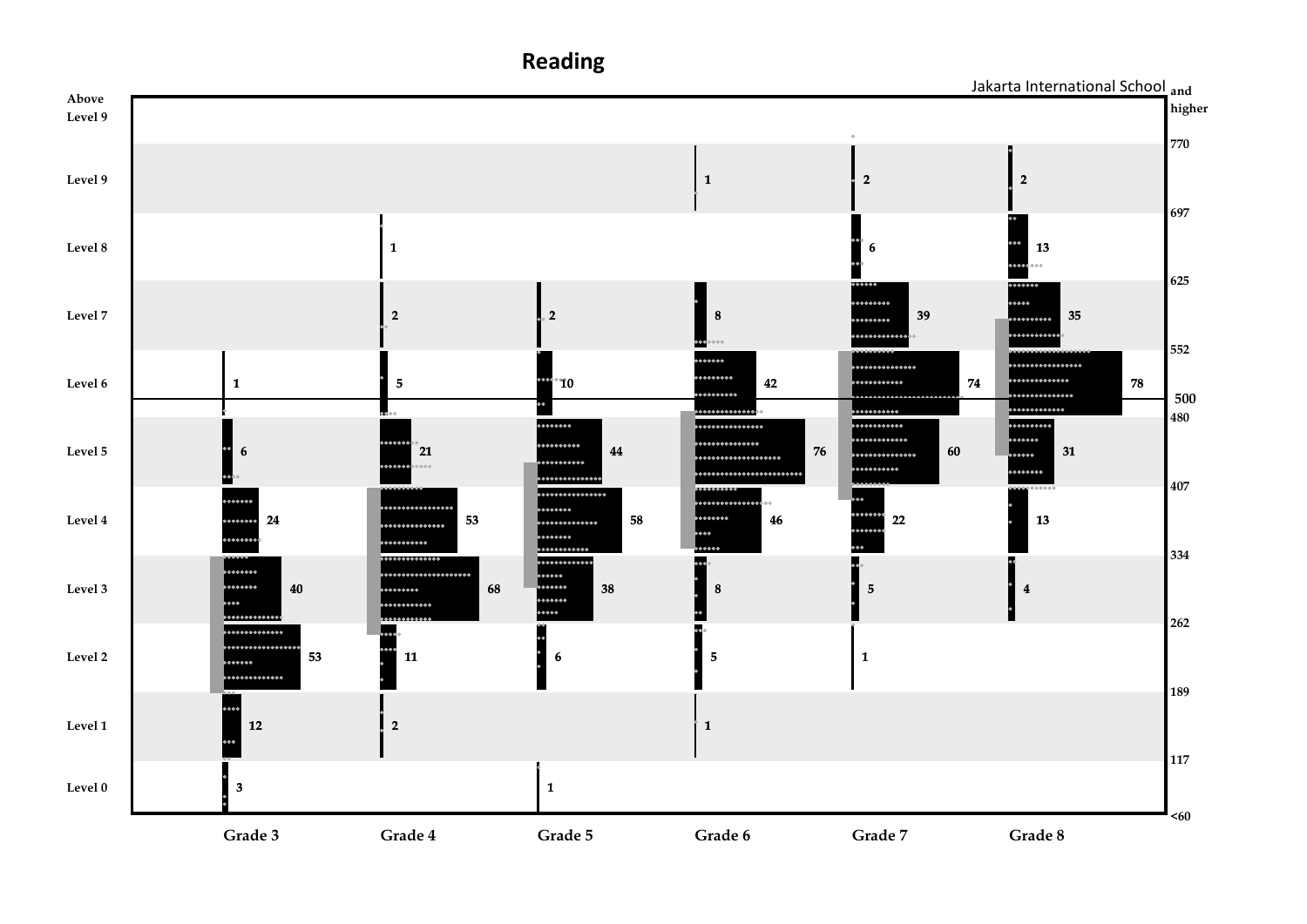**Writing A**